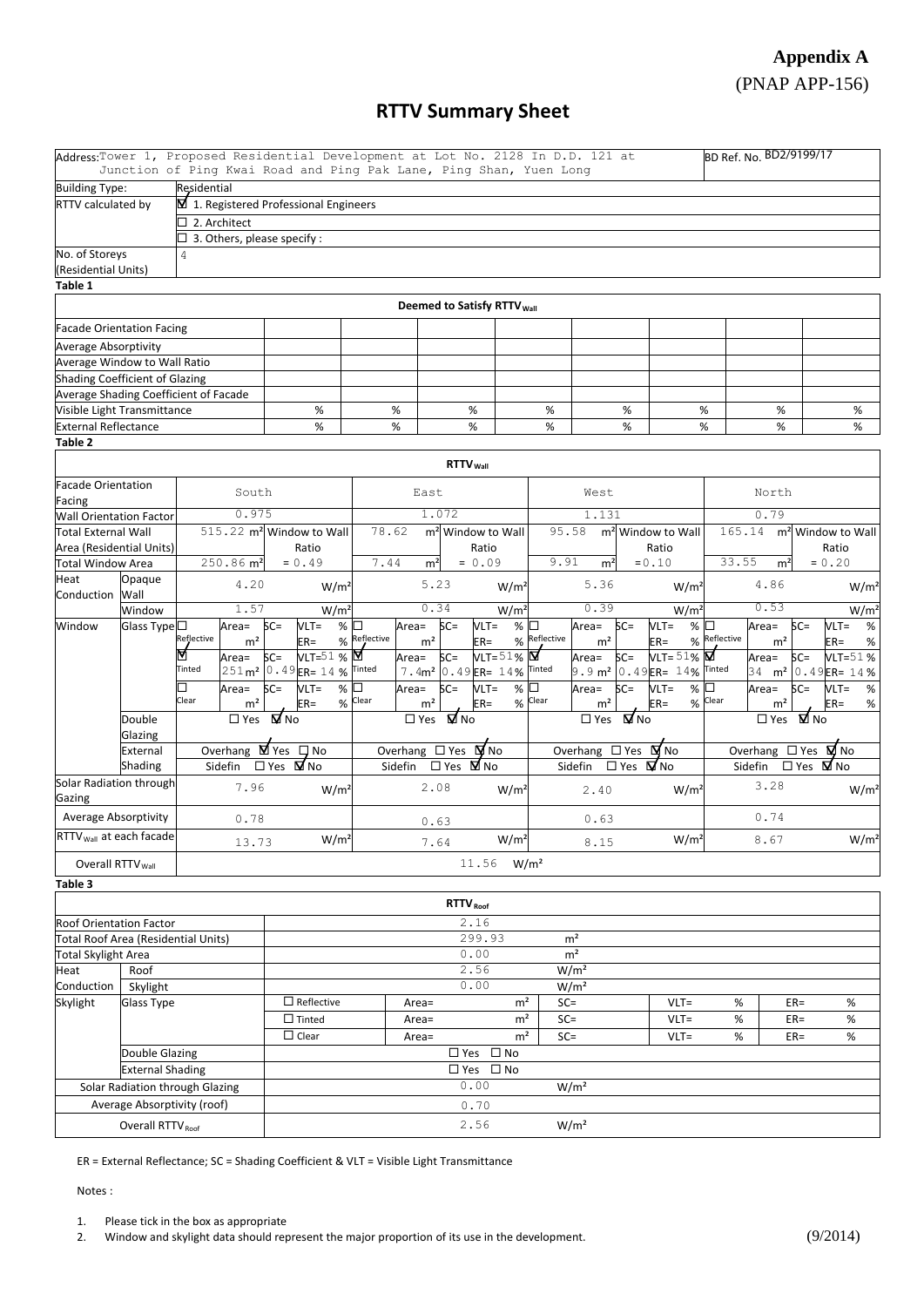# **Appendix A** (PNAP APP-156)

## **RTTV Summary Sheet**

|                                                                               |                              | Address: House 1-3, Proposed Residential Development at Lot No. 2128 In D.D. 121 at<br>Junction of Ping Kwai Road and Ping Pak Lane, Ping Shan, Yuen Long |                                                                                 |                      |                                                          |                  |                                         |                  |                                                 | BD Ref. No. BD2/9199/17 |                       |                                                |  |  |  |
|-------------------------------------------------------------------------------|------------------------------|-----------------------------------------------------------------------------------------------------------------------------------------------------------|---------------------------------------------------------------------------------|----------------------|----------------------------------------------------------|------------------|-----------------------------------------|------------------|-------------------------------------------------|-------------------------|-----------------------|------------------------------------------------|--|--|--|
| <b>Building Type:</b>                                                         |                              | Residential                                                                                                                                               |                                                                                 |                      |                                                          |                  |                                         |                  |                                                 |                         |                       |                                                |  |  |  |
| RTTV calculated by                                                            |                              | 1. Registered Professional Engineers                                                                                                                      |                                                                                 |                      |                                                          |                  |                                         |                  |                                                 |                         |                       |                                                |  |  |  |
|                                                                               |                              | $\Box$ 2. Architect                                                                                                                                       |                                                                                 |                      |                                                          |                  |                                         |                  |                                                 |                         |                       |                                                |  |  |  |
|                                                                               |                              | $\Box$ 3. Others, please specify :                                                                                                                        |                                                                                 |                      |                                                          |                  |                                         |                  |                                                 |                         |                       |                                                |  |  |  |
| No. of Storeys                                                                |                              | 3                                                                                                                                                         |                                                                                 |                      |                                                          |                  |                                         |                  |                                                 |                         |                       |                                                |  |  |  |
| (Residential Units)                                                           |                              |                                                                                                                                                           |                                                                                 |                      |                                                          |                  |                                         |                  |                                                 |                         |                       |                                                |  |  |  |
| Table 1                                                                       |                              |                                                                                                                                                           |                                                                                 |                      |                                                          |                  |                                         |                  |                                                 |                         |                       |                                                |  |  |  |
|                                                                               |                              |                                                                                                                                                           |                                                                                 |                      |                                                          |                  |                                         |                  |                                                 |                         |                       |                                                |  |  |  |
|                                                                               |                              |                                                                                                                                                           |                                                                                 |                      | <b>Deemed to Satisfy RTTV Wall</b>                       |                  |                                         |                  |                                                 |                         |                       |                                                |  |  |  |
| <b>Facade Orientation Facing</b>                                              |                              |                                                                                                                                                           |                                                                                 |                      |                                                          |                  |                                         |                  |                                                 |                         |                       |                                                |  |  |  |
| <b>Average Absorptivity</b>                                                   |                              |                                                                                                                                                           |                                                                                 |                      |                                                          |                  |                                         |                  |                                                 |                         |                       |                                                |  |  |  |
| Average Window to Wall Ratio                                                  |                              |                                                                                                                                                           |                                                                                 |                      |                                                          |                  |                                         |                  |                                                 |                         |                       |                                                |  |  |  |
| Shading Coefficient of Glazing                                                |                              |                                                                                                                                                           |                                                                                 |                      |                                                          |                  |                                         |                  |                                                 |                         |                       |                                                |  |  |  |
|                                                                               |                              | Average Shading Coefficient of Facade                                                                                                                     |                                                                                 |                      |                                                          |                  |                                         |                  |                                                 |                         |                       |                                                |  |  |  |
| Visible Light Transmittance                                                   |                              |                                                                                                                                                           | %                                                                               | %                    | %                                                        |                  | %                                       |                  | %                                               | %<br>%                  |                       | %                                              |  |  |  |
| <b>External Reflectance</b>                                                   |                              |                                                                                                                                                           | %                                                                               | $\%$                 | %                                                        |                  | $\%$                                    |                  | $\%$                                            | $\%$                    | %                     | %                                              |  |  |  |
| Table 2                                                                       |                              |                                                                                                                                                           |                                                                                 |                      |                                                          |                  |                                         |                  |                                                 |                         |                       |                                                |  |  |  |
|                                                                               |                              |                                                                                                                                                           |                                                                                 |                      | RTTV <sub>wall</sub>                                     |                  |                                         |                  |                                                 |                         |                       |                                                |  |  |  |
|                                                                               |                              |                                                                                                                                                           |                                                                                 |                      |                                                          |                  |                                         |                  |                                                 |                         |                       |                                                |  |  |  |
| <b>Facade Orientation</b>                                                     |                              |                                                                                                                                                           | North West                                                                      |                      | North East                                               |                  |                                         | South East       |                                                 |                         | South West            |                                                |  |  |  |
| Facing                                                                        |                              | 0.965                                                                                                                                                     |                                                                                 |                      | 0.924                                                    |                  |                                         | 1.051            |                                                 |                         | 1.092                 |                                                |  |  |  |
| <b>Wall Orientation Factor</b><br><b>Total External Wall</b>                  |                              |                                                                                                                                                           | 232.56 m <sup>2</sup> Window to Wall                                            | 95.45                | m <sup>2</sup> Window to Wall                            |                  |                                         |                  | 246.40 m <sup>2</sup> Window to Wall            | 128.45                  |                       |                                                |  |  |  |
|                                                                               |                              |                                                                                                                                                           | Ratio                                                                           |                      | Ratio                                                    |                  |                                         |                  | Ratio                                           |                         |                       | m <sup>2</sup> Window to Wall<br>Ratio         |  |  |  |
| Area (Residential Units)<br>185.84 m <sup>2</sup><br><b>Total Window Area</b> |                              |                                                                                                                                                           | $= 0.80$                                                                        | 4.80                 | $= 0.05$                                                 |                  | 91.37                                   |                  | $= 0.37$                                        | 6.54                    |                       | $= 0.05$                                       |  |  |  |
|                                                                               |                              |                                                                                                                                                           |                                                                                 |                      | m <sup>2</sup>                                           |                  |                                         | m <sup>2</sup>   |                                                 |                         | m <sup>2</sup>        |                                                |  |  |  |
| Heat<br>Conduction Wall                                                       | Opaque                       | 1.06                                                                                                                                                      | W/m <sup>2</sup>                                                                |                      | 6.36                                                     | W/m <sup>2</sup> | 4.68<br>1.29                            |                  | W/m <sup>2</sup>                                |                         | 6.04<br>0.18          | W/m <sup>2</sup>                               |  |  |  |
|                                                                               | Window                       | 2.55                                                                                                                                                      | W/m <sup>2</sup>                                                                |                      | 0.15                                                     | W/m <sup>2</sup> |                                         |                  | W/m <sup>2</sup>                                |                         |                       | W/m <sup>2</sup>                               |  |  |  |
| Window                                                                        | Glass Type <sup>[]</sup>     | Area=<br>Reflective                                                                                                                                       | $SC =$<br>$VLT =$<br>%                                                          | $\Box$<br>Reflective | $SC =$<br>$VLT =$<br>Area=                               | %                | □<br>% Reflective                       | Area=            | $SC =$<br>$VLT =$                               | %<br>% Reflective       | Area=                 | $SC =$<br>$VLT =$<br>%                         |  |  |  |
|                                                                               |                              | m <sup>2</sup><br>M                                                                                                                                       | $ER =$<br>%                                                                     |                      | m <sup>2</sup><br>$ER =$                                 | $VLT = 51%$      |                                         | m <sup>2</sup>   | $ER =$<br>VLT= $51\%$                           |                         | m <sup>2</sup>        | $ER =$<br>%                                    |  |  |  |
|                                                                               |                              | Area=<br>Tinted                                                                                                                                           | VLT=51 % $\blacksquare$<br>$SC =$<br>186m <sup>2</sup> 0.49 <sub>ER= 14</sub> % | Tinted               | $SC =$<br>Area=<br>4.8m <sup>2</sup> 0.49 ER= 14% Tinted |                  |                                         | Area=            | $SC =$<br>91 m <sup>2</sup> 0.49 ER= 14% Tinted |                         | Area=                 | VLT=51%<br>$SC =$                              |  |  |  |
|                                                                               |                              |                                                                                                                                                           |                                                                                 |                      |                                                          |                  |                                         |                  |                                                 |                         | $6.5 \text{ m}^2$     | 0.49ER= 14%                                    |  |  |  |
|                                                                               |                              | □<br>Area=<br>Clear                                                                                                                                       | $\%$<br>$SC =$<br>$VLT =$                                                       | Clear                | Area=<br>$SC =$<br>$VLT =$                               | %                | Clear                                   | Area=            | $SC =$<br>$VLT =$                               | $\%$<br>$%$ Clear       | Area=                 | $SC =$<br>$VLT =$<br>%                         |  |  |  |
|                                                                               |                              | m <sup>2</sup>                                                                                                                                            | %<br>$ER =$                                                                     |                      | m <sup>2</sup><br>$ER =$                                 | $\%$             | m <sup>2</sup><br>$\overline{\Box}$ Yes |                  | $ER =$                                          |                         | m <sup>2</sup>        | %<br>$ER =$                                    |  |  |  |
|                                                                               | Double                       | $\square$ Yes                                                                                                                                             | M No                                                                            |                      | <b>M</b> <sub>No</sub><br>$\square$ Yes                  |                  |                                         |                  | M No                                            |                         | $\overline{\Box}$ Yes | <b>M</b> <sub>No</sub>                         |  |  |  |
|                                                                               | Glazing<br>External          |                                                                                                                                                           | M No                                                                            |                      | M No<br>Overhang $\Box$ Yes                              |                  | Overhang $\Box$ Yes                     |                  | M No                                            |                         |                       | Overhang $\Box$ Yes $\overline{\mathbf{M}}$ No |  |  |  |
|                                                                               |                              | Overhang $\Box$ Yes<br>Sidefin □ Yes ■ No                                                                                                                 |                                                                                 |                      | □ Yes MI No                                              |                  | Sidefin                                 |                  | □ Yes MV No                                     |                         |                       | □ Yes MINO                                     |  |  |  |
|                                                                               | Shading                      |                                                                                                                                                           |                                                                                 | Sidefin              |                                                          |                  |                                         |                  |                                                 |                         | Sidefin               |                                                |  |  |  |
| Solar Radiation through                                                       |                              | 15.78                                                                                                                                                     | W/m <sup>2</sup>                                                                |                      | 0.95                                                     | W/m <sup>2</sup> |                                         | 7.97             |                                                 | W/m <sup>2</sup>        | 1.14                  | W/m <sup>2</sup>                               |  |  |  |
| Gazing                                                                        |                              |                                                                                                                                                           |                                                                                 |                      |                                                          |                  |                                         |                  |                                                 |                         |                       |                                                |  |  |  |
| <b>Average Absorptivity</b>                                                   |                              | 0.62                                                                                                                                                      |                                                                                 |                      | 0.68                                                     |                  |                                         | 0.70             |                                                 |                         | 0.64                  |                                                |  |  |  |
| RTTV <sub>Wall</sub> at each facade                                           |                              | 19.39                                                                                                                                                     | W/m <sup>2</sup>                                                                |                      | 7.46                                                     | W/m <sup>2</sup> |                                         | 13.95            | W/m <sup>2</sup>                                |                         | 7.36                  | W/m <sup>2</sup>                               |  |  |  |
| Overall RTTV <sub>Wall</sub>                                                  |                              |                                                                                                                                                           | $13.66$ W/m <sup>2</sup>                                                        |                      |                                                          |                  |                                         |                  |                                                 |                         |                       |                                                |  |  |  |
|                                                                               |                              |                                                                                                                                                           |                                                                                 |                      |                                                          |                  |                                         |                  |                                                 |                         |                       |                                                |  |  |  |
| Table 3                                                                       |                              |                                                                                                                                                           |                                                                                 |                      |                                                          |                  |                                         |                  |                                                 |                         |                       |                                                |  |  |  |
|                                                                               |                              |                                                                                                                                                           |                                                                                 |                      | RTTV <sub>Roof</sub>                                     |                  |                                         |                  |                                                 |                         |                       |                                                |  |  |  |
| <b>Roof Orientation Factor</b>                                                |                              |                                                                                                                                                           |                                                                                 |                      | 2.16                                                     |                  |                                         |                  |                                                 |                         |                       |                                                |  |  |  |
| Total Roof Area (Residential Units)                                           |                              |                                                                                                                                                           |                                                                                 |                      | 257.87                                                   |                  | m <sup>2</sup>                          |                  |                                                 |                         |                       |                                                |  |  |  |
| <b>Total Skylight Area</b>                                                    |                              |                                                                                                                                                           |                                                                                 |                      | 0.00                                                     |                  | m <sup>2</sup>                          |                  |                                                 |                         |                       |                                                |  |  |  |
| Heat                                                                          | Roof                         |                                                                                                                                                           |                                                                                 |                      | 2.50                                                     |                  | W/m <sup>2</sup>                        |                  |                                                 |                         |                       |                                                |  |  |  |
| Conduction                                                                    | Skylight                     | 0.00<br>W/m <sup>2</sup>                                                                                                                                  |                                                                                 |                      |                                                          |                  |                                         |                  |                                                 |                         |                       |                                                |  |  |  |
| Skylight                                                                      | <b>Glass Type</b>            |                                                                                                                                                           | $\Box$ Reflective                                                               |                      | m <sup>2</sup><br>$Area=$                                |                  |                                         | $SC =$           |                                                 | %                       | $ER =$                | $\%$                                           |  |  |  |
|                                                                               |                              |                                                                                                                                                           | $\Box$ Tinted                                                                   |                      | $Area=$                                                  |                  | m <sup>2</sup>                          | $SC =$           |                                                 | %                       | $ER =$                | $\%$                                           |  |  |  |
|                                                                               |                              |                                                                                                                                                           | $\Box$ Clear                                                                    |                      | m <sup>2</sup><br>Area=                                  |                  |                                         | $SC =$           | $VLT =$<br>$VLT =$                              | %                       | $ER =$                |                                                |  |  |  |
|                                                                               | Double Glazing               |                                                                                                                                                           | $\%$<br>□ Yes □ No                                                              |                      |                                                          |                  |                                         |                  |                                                 |                         |                       |                                                |  |  |  |
|                                                                               | <b>External Shading</b>      |                                                                                                                                                           | $\Box$ Yes $\Box$ No                                                            |                      |                                                          |                  |                                         |                  |                                                 |                         |                       |                                                |  |  |  |
|                                                                               |                              | Solar Radiation through Glazing                                                                                                                           | 0.00                                                                            |                      |                                                          |                  |                                         |                  |                                                 |                         |                       |                                                |  |  |  |
|                                                                               | Average Absorptivity (roof)  |                                                                                                                                                           | W/m <sup>2</sup><br>0.70                                                        |                      |                                                          |                  |                                         |                  |                                                 |                         |                       |                                                |  |  |  |
|                                                                               |                              |                                                                                                                                                           |                                                                                 |                      |                                                          |                  |                                         |                  |                                                 |                         |                       |                                                |  |  |  |
|                                                                               | Overall RTTV <sub>Roof</sub> |                                                                                                                                                           |                                                                                 |                      | 2.50                                                     |                  |                                         | W/m <sup>2</sup> |                                                 |                         |                       |                                                |  |  |  |

ER = External Reflectance; SC = Shading Coefficient & VLT = Visible Light Transmittance

Notes :

1. Please tick in the box as appropriate

2. Window and skylight data should represent the major proportion of its use in the development.  $(9/2014)$